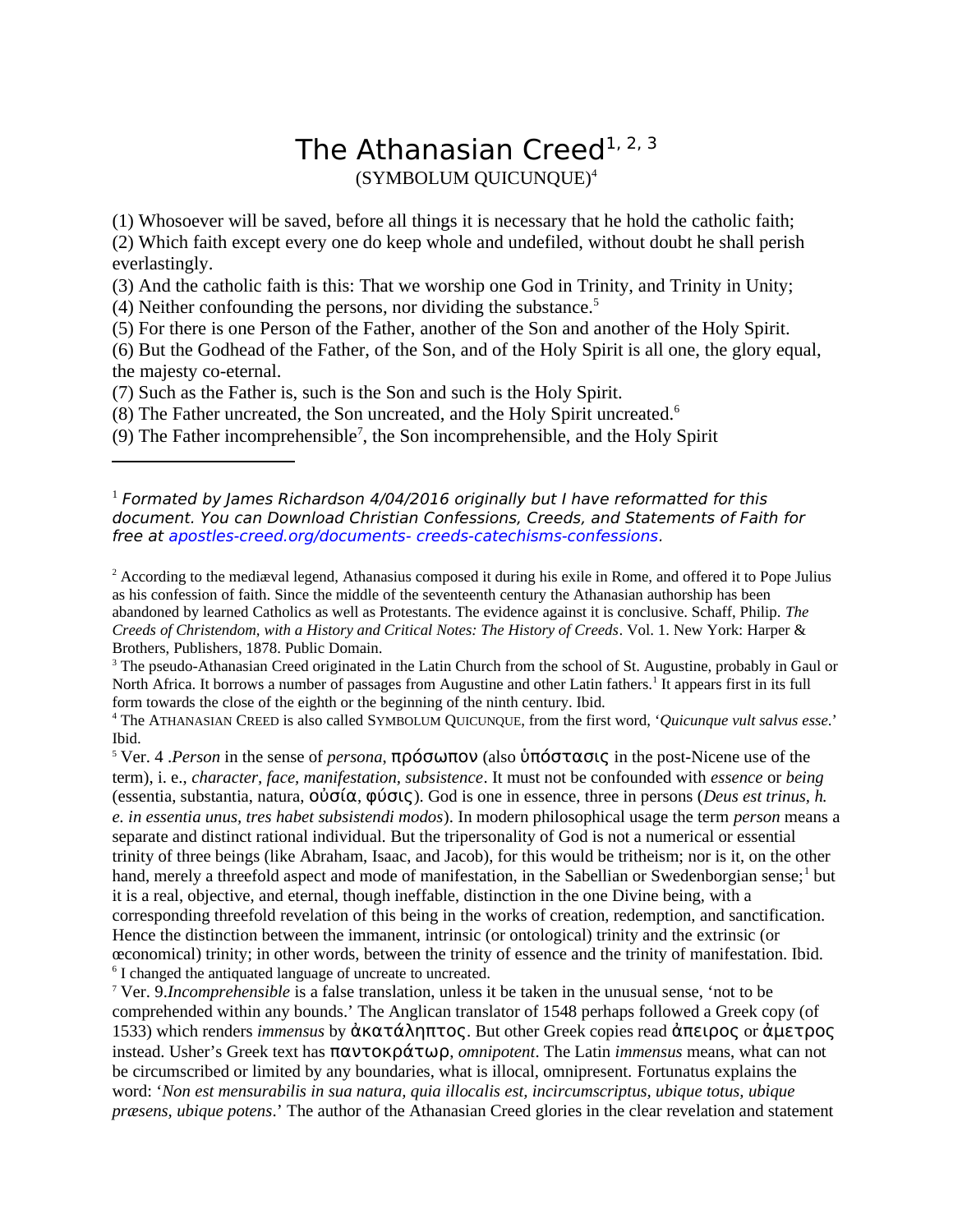incomprehensible.

(10) The Father eternal, the Son eternal, and the Holy Spirit eternal.

(11) And yet they are not three eternals, but one eternal.

 $(12)$  As also there are not three uncreated nor three incomprehensibles<sup>[8](#page-1-0)</sup>, but one uncreated and one incomprehensible.

(13) So likewise the Father is almighty, the Son almighty, and the Holy Spirit almighty;

(14) And yet they are not three almighties, but one almighty.

(15) So the Father is God, the Son is God, and the Holy Spirit is God;

(16) And yet they are not three Gods, but one God.

(17) So likewise the Father is Lord, the Son Lord, and the Holy Spirit Lord;

(18) And yet they are not three Lords, but one Lord.

(19) For like as we are compelled by the Christian verity to acknowledge every person by himself to be God and Lord;

(20) so are we forbidden by the catholic religion to say: There are three Gods or three Lords.

(21) The Father is made of none, neither created nor begotten.

(22) The Son is of the Father alone; not made nor created, but begotten.

(23) The Holy Spirit is of the Father and of the Son; neither made, nor created, nor begotten, but proceeding.

(24) So there is one Father, not three Fathers; one Son, not three Sons; one Holy Spirit, not three Holy Spirits.

(25) And in this Trinity none is afore, nor after another; none is greater, or less than another.

(26) But the whole three persons are co-eternal, and co-equal.

(27) So that in all things, as aforesaid, the Unity in Trinity and the Trinity in Unity is to be worshipped.

(28) He therefore that will be saved must thus think of the Trinity.

(29) Furthermore it is necessary to everlasting salvation that he also believe rightly the incarnation of our Lord Jesus Christ.

(30) For the right faith is that we believe and confess that our Lord Jesus Christ, the Son of God, is God and man.

(31) God of the substance of the Father, begotten before the worlds; and made of the substance of His mother, born in the world.

(32) Perfect God and perfect man, of a reasonable soul and human flesh subsisting.

(33) Equal to the Father as touching His Godhead, and inferior to the Father as touching His manhood.

(34) Who, although He is God and man, yet He is not two, but one Christ.

(35) One, not by conversion of the Godhead into flesh, but by taking of the manhood into God.

(36) One altogether, not by the confusion of substance, but by unity of person.

(37) For as the reasonable soul and flesh is one man, so God and man is one Christ;

(38) Who suffered for our salvation, descended into hell<sup>[9](#page-1-1)</sup>, rose again the third day from the dead;

<span id="page-1-0"></span>of the mystery of the Trinity rather than in the mystery itself. The Utrecht Psalter reads inmensus. Ibid. 8 Schaff (Ibid) in his translation of the Latin word *Immensus* renders it in brackets *infinite* which is in line with the usage of the word incomprehensible in verse 9. Verse 12 is then understood to communicate *…: there are not three infinites, but one uncreated: and one infinite.*

<span id="page-1-1"></span> $9$  Here to be understood as the Greek Hades or the Hebrew Sheol. Refer to Carpenter, Eugene E., and Philip W. Comfort. *Holman Treasury of Key Bible Words: 200 Greek and 200 Hebrew Words Defined and Explained*. Nashville, TN: Broadman & Holman Publishers, 2000, for a broad overview on these concepts.